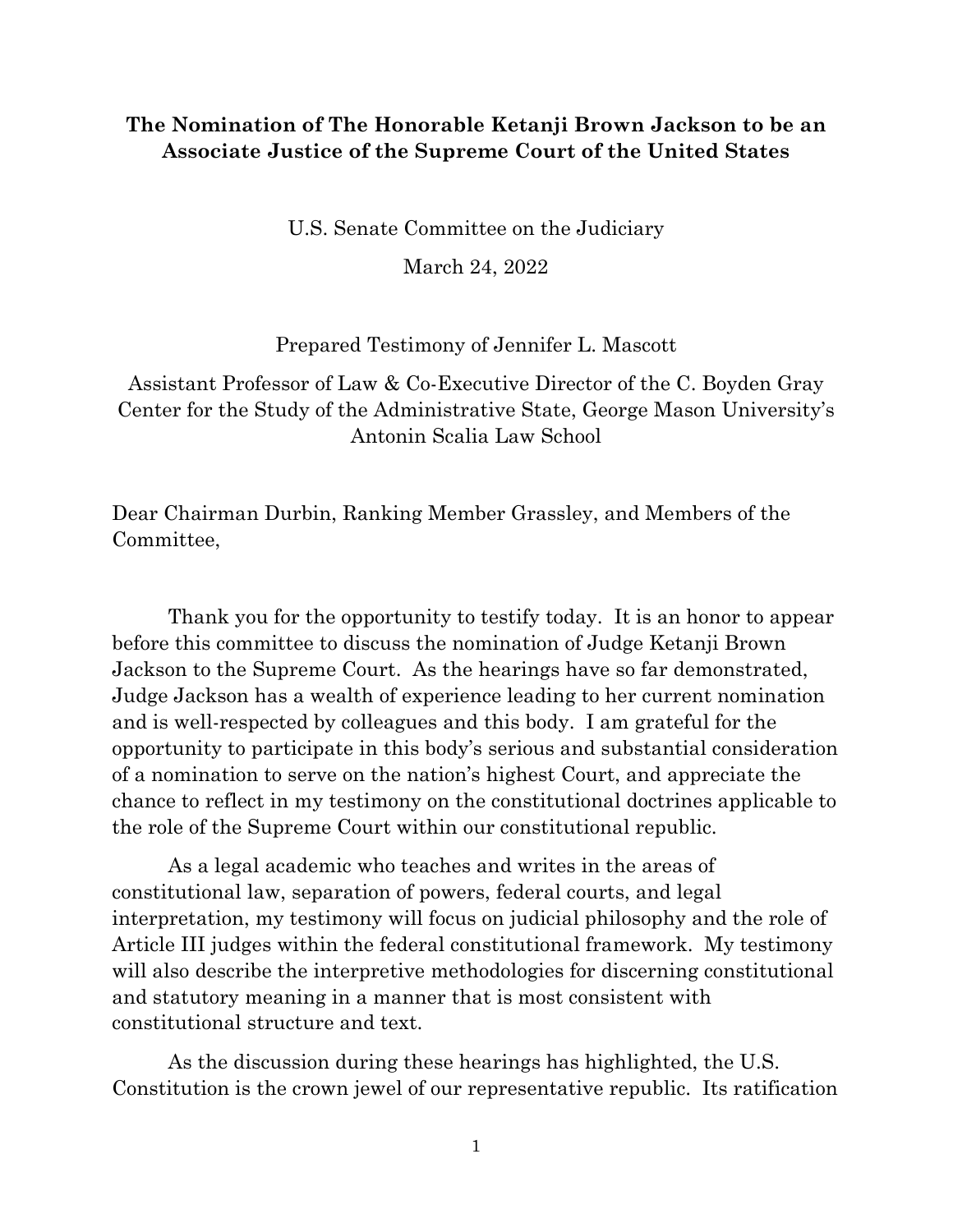over 1787 and 1788 constituted an historic moment, when a collection of state conventions came together to assent to the document's governing authority submitting aspects of each state's authority to the governance of a newly created federal government separated into three branches.

As its preamble states, the Constitution was "ordain[ed]" by "the People of the United States" to "establish Justice" and form a more "perfect Union" than previously existed. The state conventions' ratification of the text of the document gave the Constitution its legal authority to stand as governing, binding law. The Constitution secures justice, and protects individual and collective rights, principally through a set of structural mechanisms. As testimony and questioning in this hearing and numerous previous Supreme Court nomination hearings have underscored, those structural mechanisms include the horizontal structure of federal power separated across three distinct branches and the vertical structural protection known as federalism under which power is divided between the federal government and the states.

The federalist structure is perhaps the primary protection of the two, in that it lays the foundational threshold groundwork for the enumerated, limited nature of the powers that any branch of the federal government may exercise. The Constitution does not empower the federal government to enact just any law, in any form. Rather, the federal government lacks affirmative authority to take actions not authorized by the text of the Constitution, and Article I sets forth limited enumerated powers, vesting only those legislative powers "herein granted" in that Article to the policymaking body of the United States Congress.<sup>1</sup> States retain general police powers not allocated to the federal government through the Constitution. And States retain the ability to exercise power within shared areas of authority, not prohibited by U.S. Article I section  $10<sup>2</sup>$  so long as the federal government has not used its authority to preempt state law under the Supremacy Clause.<sup>3</sup>

<sup>1</sup> *See* U.S. CONST. art. I, § 1.

<sup>2</sup> *Id.* art. I, § 10 (prohibiting the States from entering treaties, coining money, and enacting laws that impair contractual obligations, among a number of other prohibitions).

<sup>3</sup> *Id.* art. VI, cl. 2 ("This Constitution, and the Laws of the United States which shall be made in Pursuance thereof; and all Treaties made, or which shall be made, under the Authority of the United States, shall be the supreme Law of the Land; and the Judges in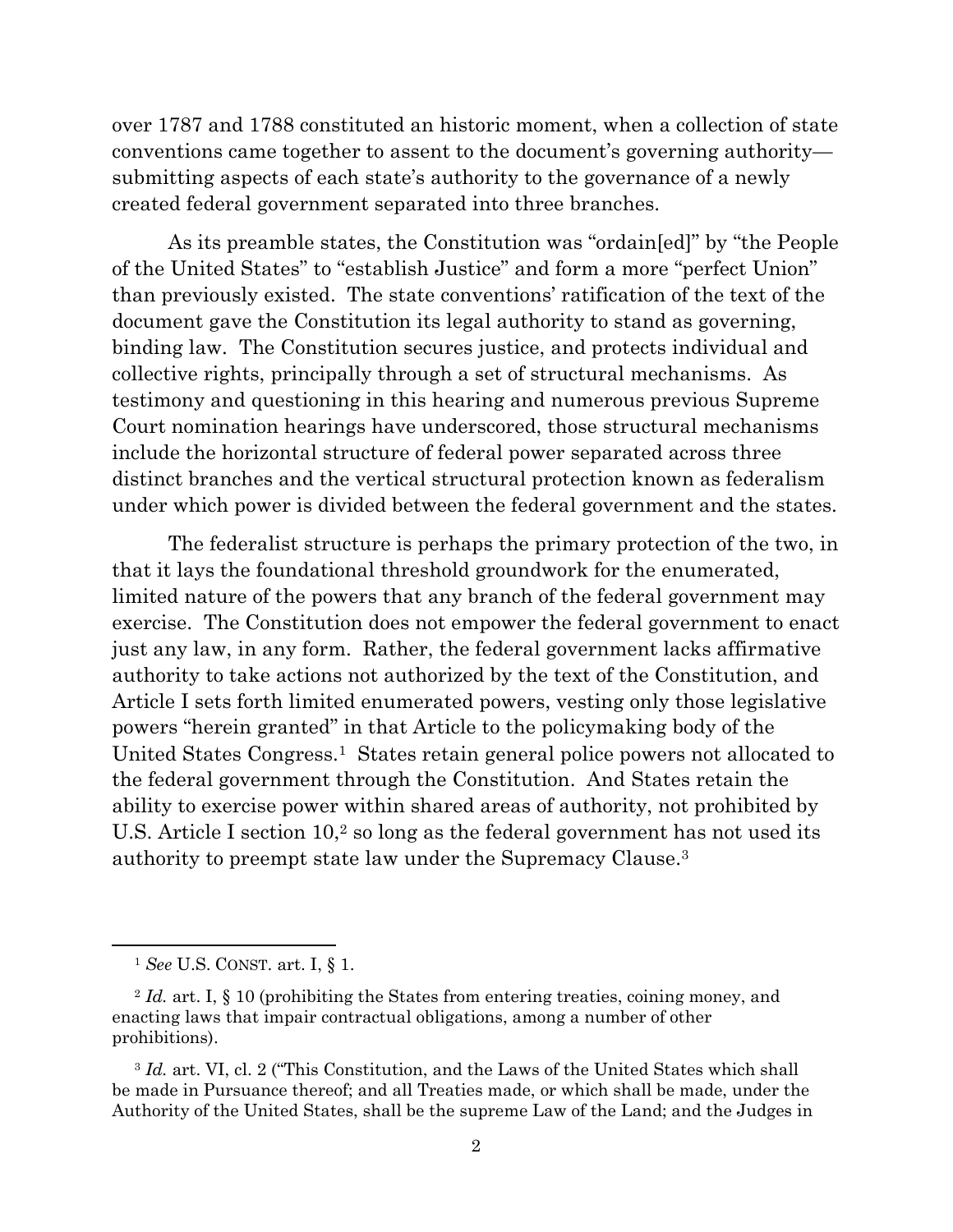In addition to the enumerated limits on the federal government's subject-matter authority over the people and the States described in Article I,<sup>4</sup> the Constitution's procedural and inherent structural limits are critical safeguards working hand in glove with the federalist structure. The powers of the federal government are limited not just in substance by the Article I enumeration of limited subject matters for federal policy, but also by form and process.<sup>5</sup>

The Constitution divides power across three separate branches, principally based on the character of the power—legislative, executive, or judicial. That separation of power is a critical safeguard of individual liberty.<sup>6</sup> The constitutional structure intentionally makes federal action difficult and cumbersome, serving as a brake on the federal government's ability to regulate the people even within its enumerated areas of authority.<sup>7</sup> One's understanding, and interpretation, of the proper role of these structural safeguards is a critical component of one's understanding of the order of our constitutional republic and the role of each of the three federal branches within it.

Further, one's understanding of the proper scope of each branch's power directly impacts one's understanding of the role of Article III judges within the constitutional framework, as well as one's methodology for interpreting the constitutional text and structure and statutes enacted pursuant to it. In addition to the substantive contours of federal regulatory power enumerated in section 8 of Article I, Article I, section 7 imposes

<sup>6</sup> *See, e.g.*, THE FEDERALIST No. 51 (Madison) ("describing "that separate and distinct exercise of the different powers of government" as "to a certain extent . . . admitted on all hands to be essential to the preservation of liberty").

every State shall be bound thereby, any Thing in the Constitution or Laws of any State to the Contrary notwithstanding.").

<sup>4</sup> *See id.* art. I, § 8.

<sup>5</sup> *See, e.g.*, *id.* art. I, § 7 (prescribing very particular and burdensome procedures for enacting legislation); art. V (imposing rigorous procedural requirements for the constitutional amendment process that involve either supermajorities of both houses of Congress or supermajorities of states).

<sup>7</sup> *See generally* Bradford R. Clark, *Separation of Powers as a Safeguard of Federalism*, 79 TEX. L. REV. 1321 (2001).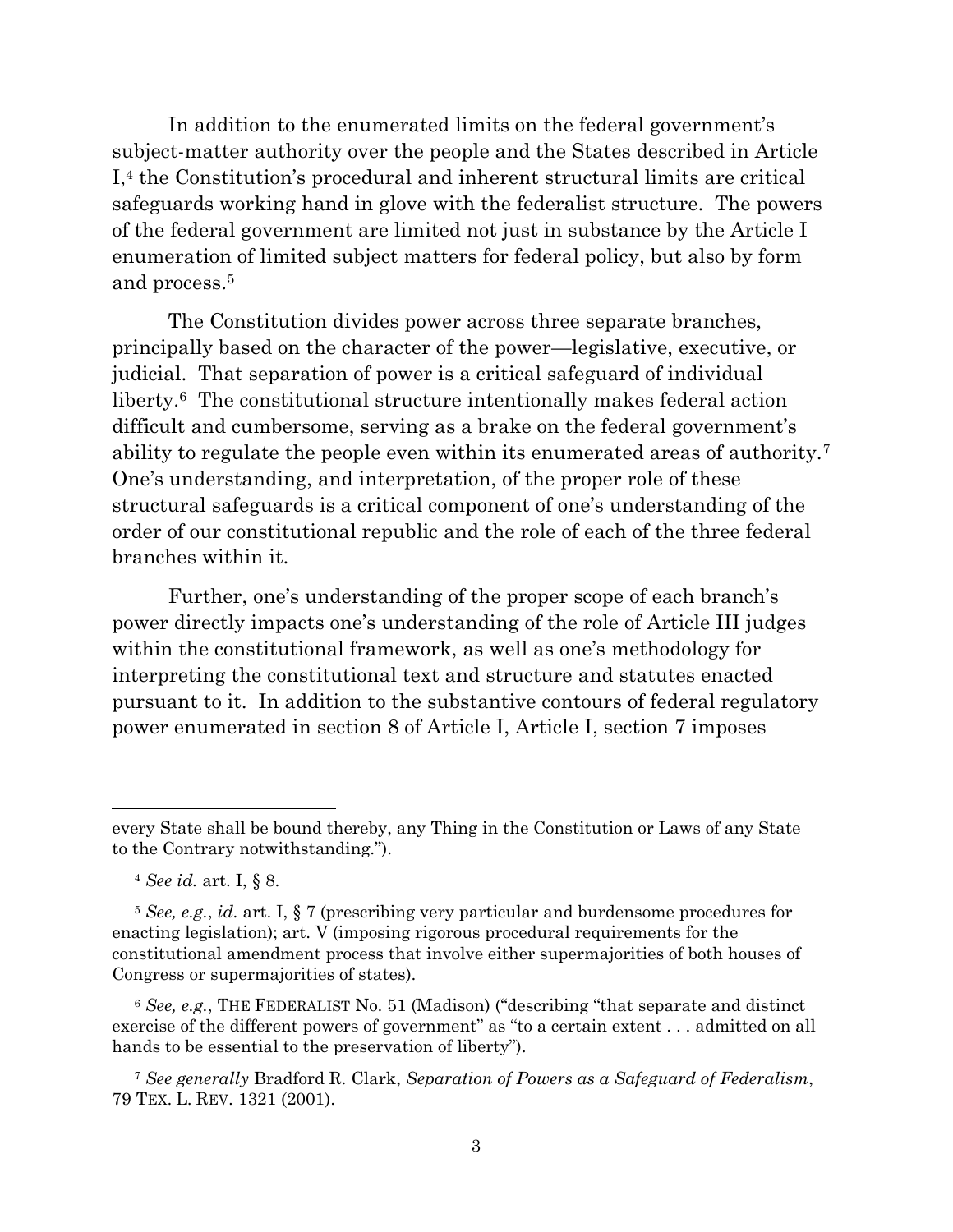procedural limitations.8 As every American schoolchild learns, section 7 enables the creation of new federal domestic law only if a majority of both houses of Congress and the President agree or two thirds of the legislative houses override a presidential veto.<sup>9</sup> Just as the Constitution's Article VII ratification requirements prescribed the procedure that would transform constitutional text into governing law,<sup>10</sup> Article I, section 7 prescribes the process that upon completion gives governing effect to statutory text.

The vesting of legislative authority in Congress and executive authority in the president, followed by Article III's vesting of the "judicial Power" in the U.S. Supreme Court and inferior courts as established by Congress, provides the framework for the federal division of authority.11 Within that structure, of course, the component front and center for purposes of this confirmation process is the vesting of judicial power in the federal judiciary. That authority under Article III extends only to the power to resolve "Cases" arising under the Constitution, federal laws, and treaties made under them, and certain categories of "Controversies."12 As the discussion during this hearing and constitutional principles like the political question doctrine demonstrate, that power constrains a judge to application of the text and the rule of law—not shifting policy preferences, cultural norms, or penumbras or extensions emanating from governing text.<sup>13</sup>

The Article III limited authorization to resolve concrete cases and disputes ensures that the Article III judge is not charged with general responsibility to decide questions of national policy or the power to offer advisory opinions on legal questions.14 Particularly when deciding cases

<sup>11</sup> *See id.* art. I, § 1; *id.* art. II, § 1; *id.* art. III, § 1 (vesting clauses).

<sup>12</sup> *See id.* art. III, § 2.

<sup>13</sup> *Cf.* THE FEDERALIST No. 78 (Hamilton) ("[T]he judiciary, from the nature of its functions will always be the least dangerous to the political rights of the Constitution; because it will be least in a capacity to annoy or injure them.").

<sup>14</sup> *Muskrat v. United States*, 219 U.S. 346 (1911).

<sup>8</sup> *See* U.S. CONST. art. I, § 7, cls. 1, 2, & 3.

<sup>9</sup> *See id.* art. I, § 7, cl. 2.

<sup>10</sup> *See id.* art. VII (providing that the Constitution's ratification by nine state conventions "shall be sufficient for the Establishment of the Constitution between the States so ratifying the Same").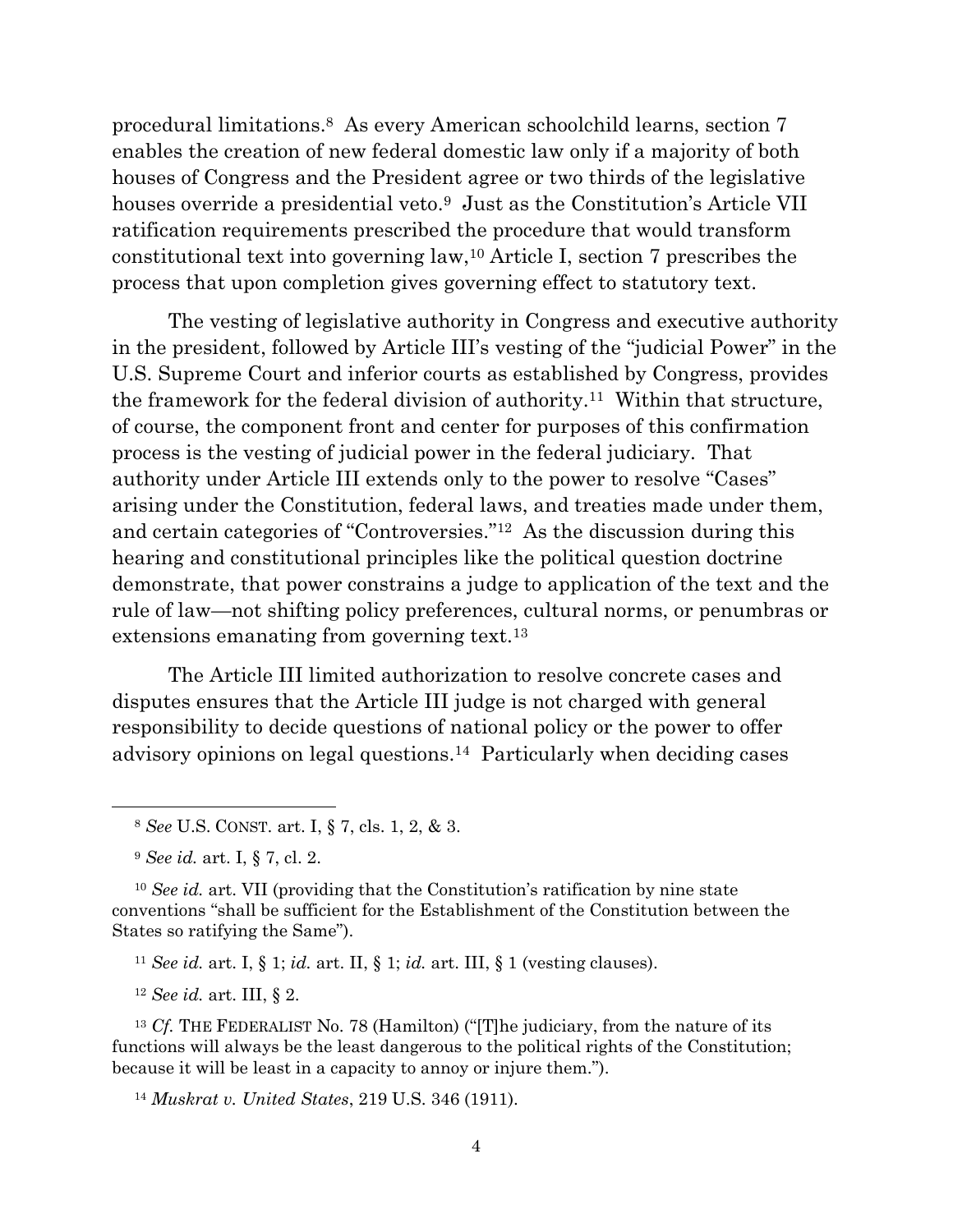arising under federal "Laws" and the "Constitution,"<sup>15</sup> the Article III judge must faithfully apply the text of those laws consistent with fidelity to the Constitution.16 As Article III judges receive life tenure and therefore are not directly accountable back to the electoral will of "the People,"<sup>17</sup> members of the Article III judiciary are not empowered to make new laws governing the electorate. The limited power to decide "cases" or "controversies" also suggests caution in a judge's imposition of remedies. Remedies such as national injunctions have questionable provenance because their use can facilitate a broad national impact on policy pitting a single federal judge against the will of Congress and the President in enacted law, rather than addressing just the legal dispute and harm to parties immediately at issue before the judge in a given case.<sup>18</sup>

Moreover, the Constitution gives Congress the power to fashion the structure and jurisdiction of the Article III judiciary.19 That power includes within it the authority to decide whether to create lower federal courts, the number and size of the courts, their jurisdiction, and limitations on remedies that such courts may provide. Congress may even strip courts of jurisdiction over certain kinds of disputes—it does not need to provide federal courts with the full scope of their possible jurisdiction under Article III.

Those limits suggest a federal structure within which a judge's role is to neutrally apply the rule of law, within the confines of the authority given to the Article III judiciary by Congress subject to the Constitution. An Article III nominee's judicial philosophy should reflect deep awareness of these limits and the scope of Article III authority. That philosophy in turn should acutely impact a jurist's interpretive methodology—both in cases involving constitutional interpretation and interpretation of statutory text and structure.

<sup>17</sup> *Compare id.* art. I §§ 2–3 (election of Senators and Representatives) *and id.* art. II § 1 (election of the President), *with id.* art. III § 1 (judicial tenure and salary protection).

<sup>18</sup> *See, e.g.*, Samuel L. Bray, *Multiple Chancellors: Reforming the National Injunction*, 131 HARV. L. REV. 417 (2017).

<sup>19</sup> U.S. CONST. art. I, § 8 (authorizing Congress "[t]o constitute Tribunals inferior to the supreme Court"); *id.* art. III, § 1 (vesting judicial power in the Supreme Court and in "such inferior Courts as the Congress may from time to time ordain and establish").

<sup>15</sup> *See* U.S. CONST. art. III, § 2.

<sup>16</sup> *See id.* art. VI, cl. 3 (Oaths Clause).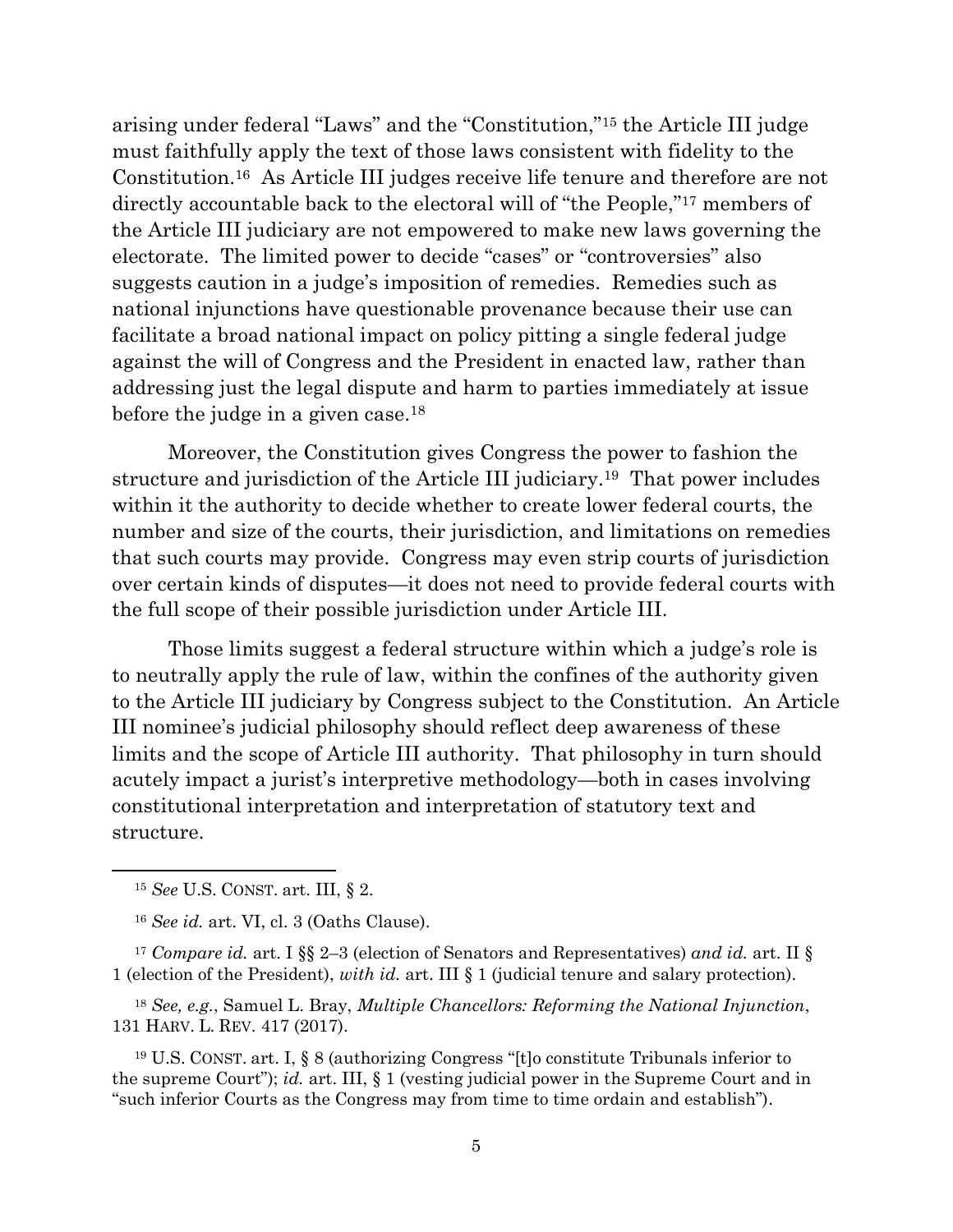As a number of Supreme Court nominees before this body have previously testified, the interpretive methodologies most consistent with the constitutional role of a judge are originalism in constitutional interpretation and textualism in statutory interpretation.20 Those methodologies, generally understood, essentially seek to identify the ordinary meaning of the relevant legal text at the time that it became governing law.<sup>21</sup>

Originalism, as applied through the methodology of original public meaning at the time of ratification, is consistent with constitutional provisions such as the Article VII provision that the Constitution would become governing law "between the States" as of its "Ratification" by "the Conventions of nine States."22 Judges and other federal officials must take a constitutionally required oath to "be bound" by "This Constitution, and the Laws of the United States which shall be made in Pursuance thereof."23 It is those laws that have supreme effect, and judges are to resolve cases in accordance with them.24 Finally, the Constitution provides for a finely grained amendment process, with substantially challenging procedural hurdles. Two thirds of both houses of Congress must propose an amendment or must call a convention for proposing amendments upon the application of two-thirds of state legislatures. Then three fourths of States must ratify the amendment for it to take effect.<sup>25</sup> Such a specification cannot be overcome by jurists' developing sense of cultural norms and important individual liberty needs, apart from constitutional text. Original public meaning's commitment to identifying the meaning of constitutional or amendment text at the time it is given effect is consistent with interpretive methodologies relying on the

<sup>20</sup> *See, e.g.*, Testimony of Amy Coney Barrett, Brett M. Kavanaugh, Neil M. Gorsuch to be associate justices of the Supreme Court (Senate Judiciary Committee (2020, 2018, & 2017 respectively).

<sup>21</sup> *See, e.g.*, Antonin Scalia, *Originalism: the Lesser Evil*, 57 U. Cin. L. Rev. 849 (1989); Gregory E. Maggs, WHICH ORIGINAL MEANING OF THE CONSTITUTION MATTERS TO JUSTICE THOMAS?," 4 N.Y.U. J. OF LAW & LIBERTY 494 (2009).

<sup>22</sup> U.S. CONST. art. VII. *See also generally* Statement of Lawrence B. Solum, Hearings on Nomination of the Honorable Neil M. Gorsuch to be an Associate Justice of the Supreme Court of the United States (2017).

<sup>23</sup> *See* U.S. CONST. art. VI, cl. 3.

<sup>24</sup> *See id.* art. III, § 2.

<sup>25</sup> *See id.* art. V.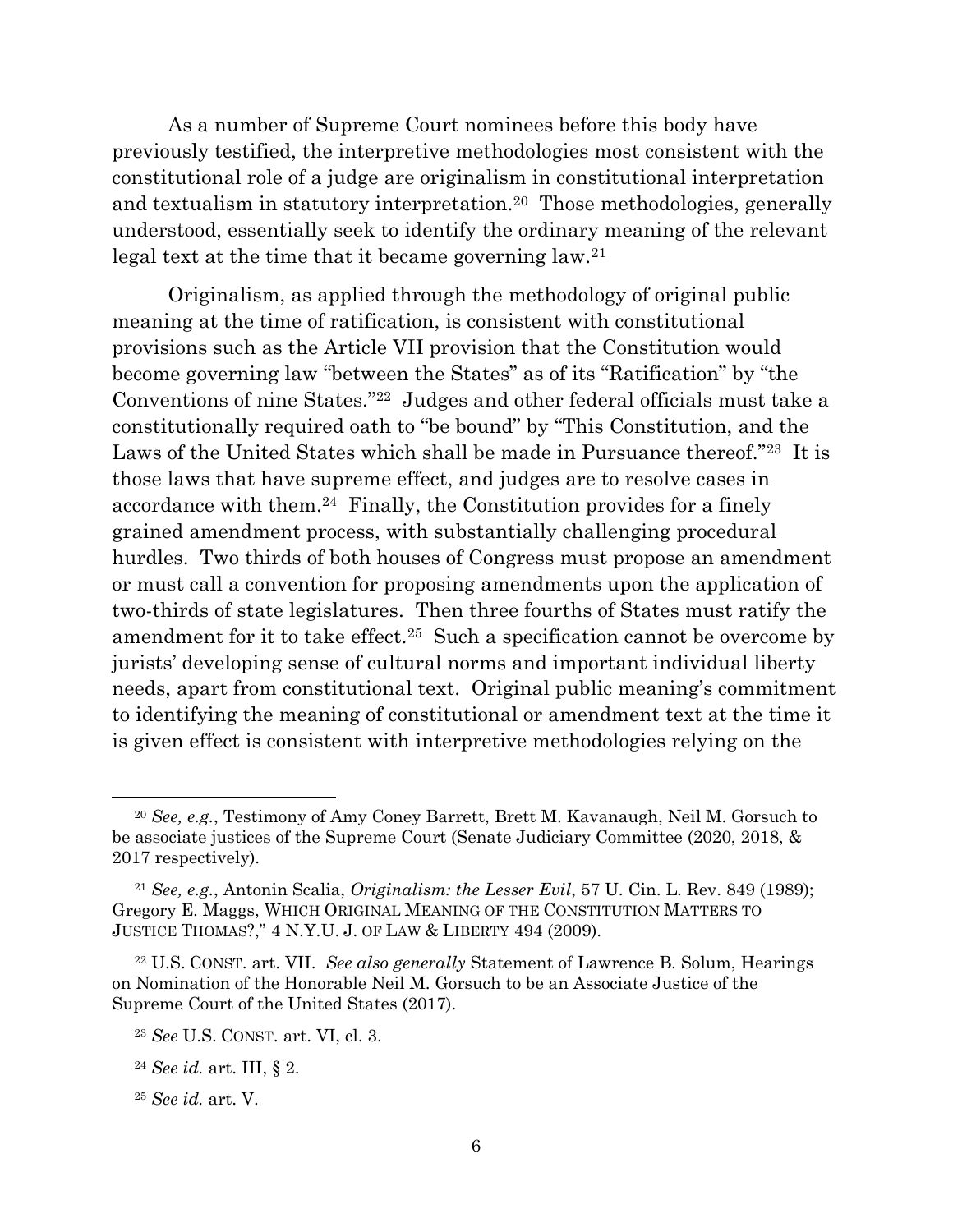fixed and unchanging meaning of this text until such time as it is amended under Article V.

That said, the Constitution does not principally impose substantive subject-matter limits on "the People." It does not freeze general cultural or family values at a particular point in time—it principally provides a set of procedural constraints, governing how the political, policymaking bodies of Congress and the President are to create policy consistent with the limited enumerations of federal power, with states and "the People" themselves operating in the background. The principal limits in the Constitution are the limits on the federal government even to act in the first place, rather than provision of continuously expanding or enumerated individual rights—a phrase that does not appear in the text of the original Constitution itself or the first ten amendments, which frequently speak in terms of the rights of "the people" as a body.<sup>26</sup> Political actors must follow the procedural constraints imposed by the Constitution, but the Constitution leaves room for enacted federal statutes to adapt and reflect changing societal needs. More fundamentally, the limited character of federal power was always meant to operate against the backdrop of state government and the ability of we "the People" to maintain liberty and enjoy core nongovernmental, critical components of society such as the family and religious institutions.

The statutory interpretive methodology of textualism similarly maintains consistency with these constitutional principles. Just as Article VII procedures give authority to the constitutional text, Article I, section 7 procedures indicate that statutes have governing effect once they are enacted by Congress and the President. Therefore, the text of those enacted laws the publicly understood text as of the time of its enactment—governs the proper interpretation of those laws.<sup>27</sup>

In contrast to the judicial philosophies of originalism and textualism, President Biden has previously indicated intention to select judicial nominees with an expansive view of legal text and commitment to the idea of a living

<sup>26</sup> *See, e.g.*, *id.* amends. i, ii, iv, ix. *See also* AKHIL REED AMAR, THE BILL OF RIGHTS 111–12 (1998). *Cf.* Randy E. Barnett, *The Ninth Amendment: It Means What It Says*, 85 TEX. L. REV. 1 (2006) (interpreting the Ninth Amendment according to its text).

<sup>27</sup> *See* U.S. CONST. art I, § 7. *See also, e.g.*, ANTONIN SCALIA, A MATTER OF INTERPRETATION: FEDERAL COURTS AND THE LAW (1997); Brett M. Kavanaugh, *Fixing Statutory Interpretation*, 129 HARV. L. REV. 2118 (2016) (book review).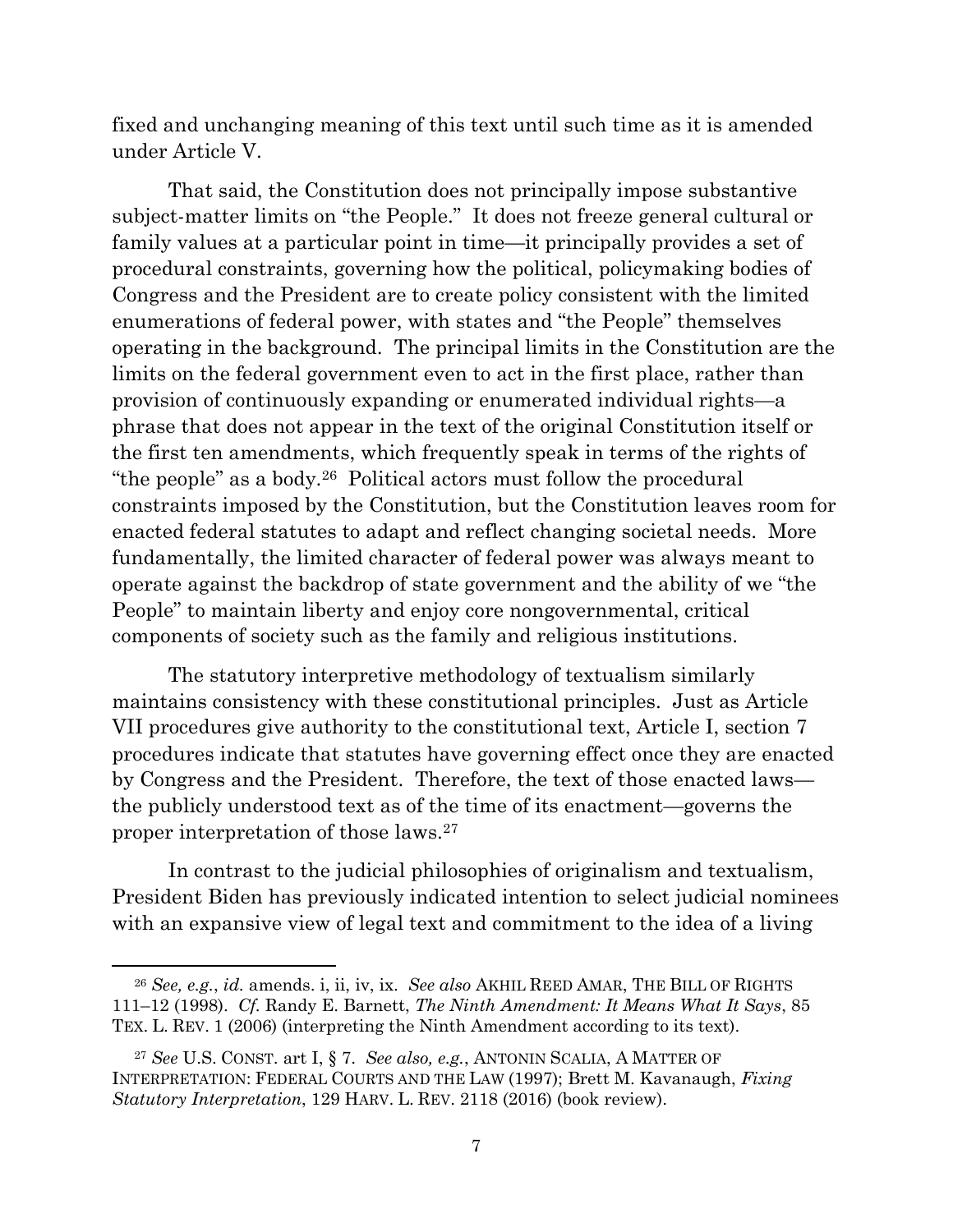Constitution. Supreme Court Justice Stephen Breyer, a well-respected public servant and jurist, similarly has espoused interpretive theories at odds with textualism and originalism. His work on interpretive methodology, *Active*  Liberty,<sup>28</sup> suggests a more flexible approach to interpreting legal text, that would give room for public participation and adaptation over time.

In testimony and statements, Judge Jackson, like prior nominees representing a range of views and jurisprudential approaches,<sup>29</sup> has articulated general support for originalism and textualism. But adherence to these methodologies as traditionally practiced hinges on their proper, neutral, and exclusive application. And when asked directly about judicial philosophy, at the very start of these hearings, Judge Jackson declined to identify express commitment to a particular judicial philosophy. Judge Jackson instead focused generally on a multistep interpretive methodology that highlighted the steps she would take in considering a case, including reading the parties' briefs, examining the facts, and maintaining an open mind. But Judge Jackson did not situate her approach within specific discussion of the structural constitutional provisions limiting the role of a judge. And she did not explain her understanding of the specific source of the constitutional limitations on the Article III judicial role. Hesitance to commit to a particular judicial philosophy could leave flexibility for incorporation of various interpretive approaches during Supreme Court service, in line with precedent or legislative history for which Judge Jackson has also expressed support.

In addition, Judge Jackson's explanation of her interpretive methodology during the hearings incorporates reliance on extratextual sources like intent and congressional purpose in statutory interpretation to a greater degree than other textually committed jurists like the late Justice Scalia and Justice Thomas. <sup>30</sup> Although reliance on congressionally enacted purpose statements embedded in statutory text of course would be

<sup>28</sup> *See* STEPHEN BREYER, ACTIVE LIBERTY: INTERPRETING OUR DEMOCRATIC CONSTITUTION (2006).

<sup>29</sup> *See, e.g.*, Justice Elena Kagan, The Scalia Lecture: A Dialogue with Justice Kagan on the Reading of Statutes (Nov. 17, 2015) ("I think we're all textualists now in a way that just was not remotely true when Justice Scalia joined the bench.").

<sup>30</sup> *See, e.g.*, SCALIA, A MATTER OF INTERPRETATION: FEDERAL COURTS AND THE LAW, *supra* note 27.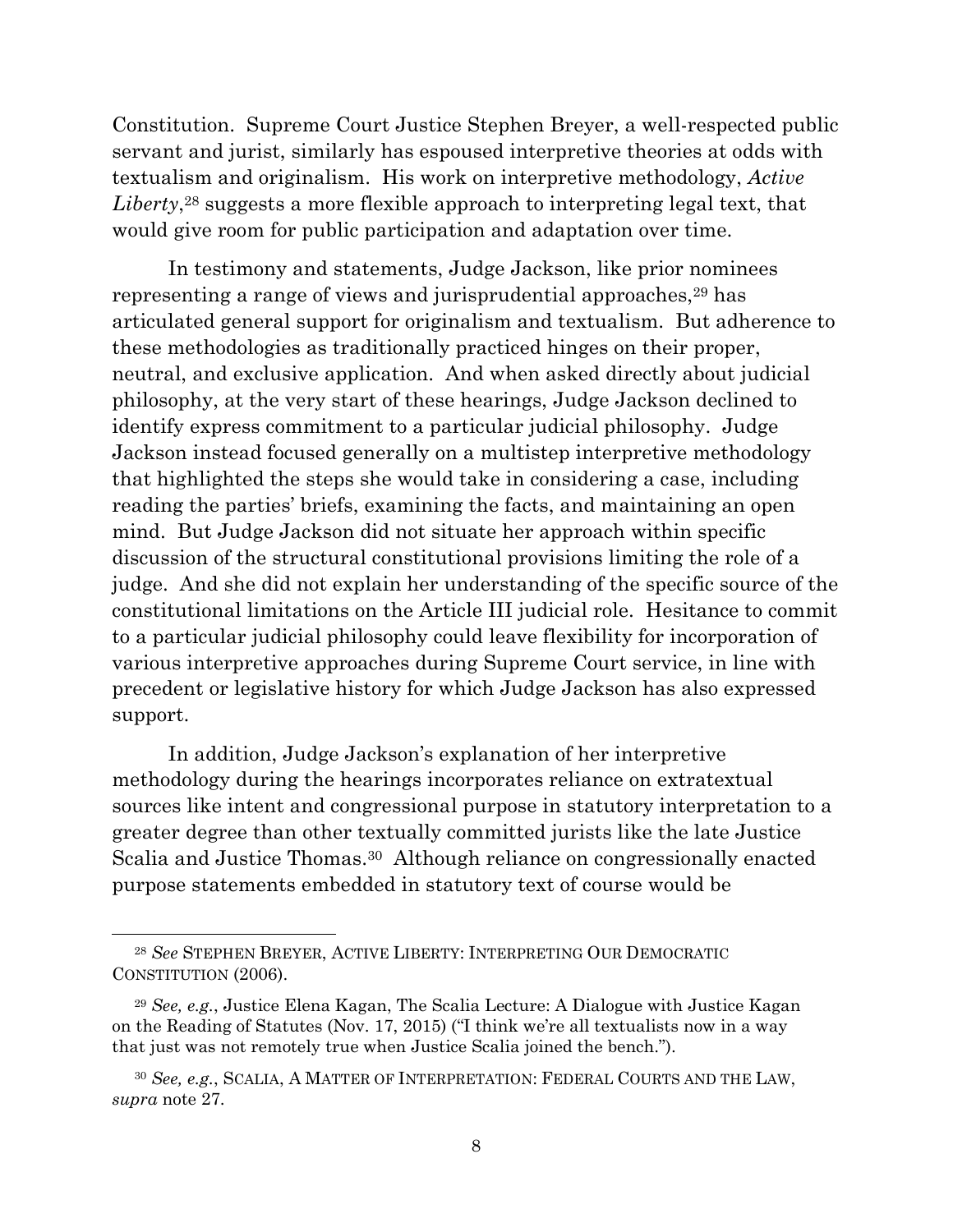appropriate, reliance on extratextual perceived intent or on a judge's own discernment of underlying legislative purpose could lead to a more flexible approach than textualism as traditionally practiced by jurists such as Justice Thomas, the late Justice Scalia, and the most recent prior Supreme Court nominees like Justices Barrett and Kavanaugh.

It is challenging to definitively discern or predict a jurist's future methodological approach on the Supreme Court on the basis of service on a federal district court, where the judge is significantly bound by circuit court and Supreme Court precedent. That said, Judge Jackson's description of her methodological approach suggests divergence from originalism and textualism as traditionally applied and during the hearings on her nomination to serve on the Supreme Court, Judge Jackson has expressly declined to label her approach to judging as falling within a particular philosophical framework. The approach embedded within certain lower-court decisions further suggests that the Judge's application of constitutional and statutory methodology would differ significantly from the approach of previously committed textualist and originalist jurists. The nominee's record before the Senate does not demonstrate that those methodologies would be applied as traditionally understood, which includes the implementation of originalism and textualism as exclusive interpretive methods—not just one of multiple approaches alongside heavy reliance on (even incorrect) precedent, legislative history, and general purpose.

For example, in a significant case involving executive privilege and a former White House counsel,<sup>31</sup> Judge Jackson's opinion reflected a view of separation of powers that is inconsistent with the constitutional framework. She concluded that she had the judicial authority to review a political dispute between Congress and the Executive Branch over whether a White House Counsel is entitled to absolute immunity for testimony related to advice he provided to the President. The D.C. Circuit panel reviewing the case concluded, in contrast to Judge Jackson's estimation, that Congress had not enacted a law providing a cause of action permitting judicial review of the claim in the case.<sup>32</sup> The D.C. Circuit declined to infer an implied cause of

<sup>31</sup> *See Committee on the Judiciary v. McGahn*, 415 F. Supp. 3d 148 (D.D.C. 2019).

<sup>32</sup> *See Committee on the Judiciary v. McGahn*, 973 F.3d 121 (D.C. Cir. 2020).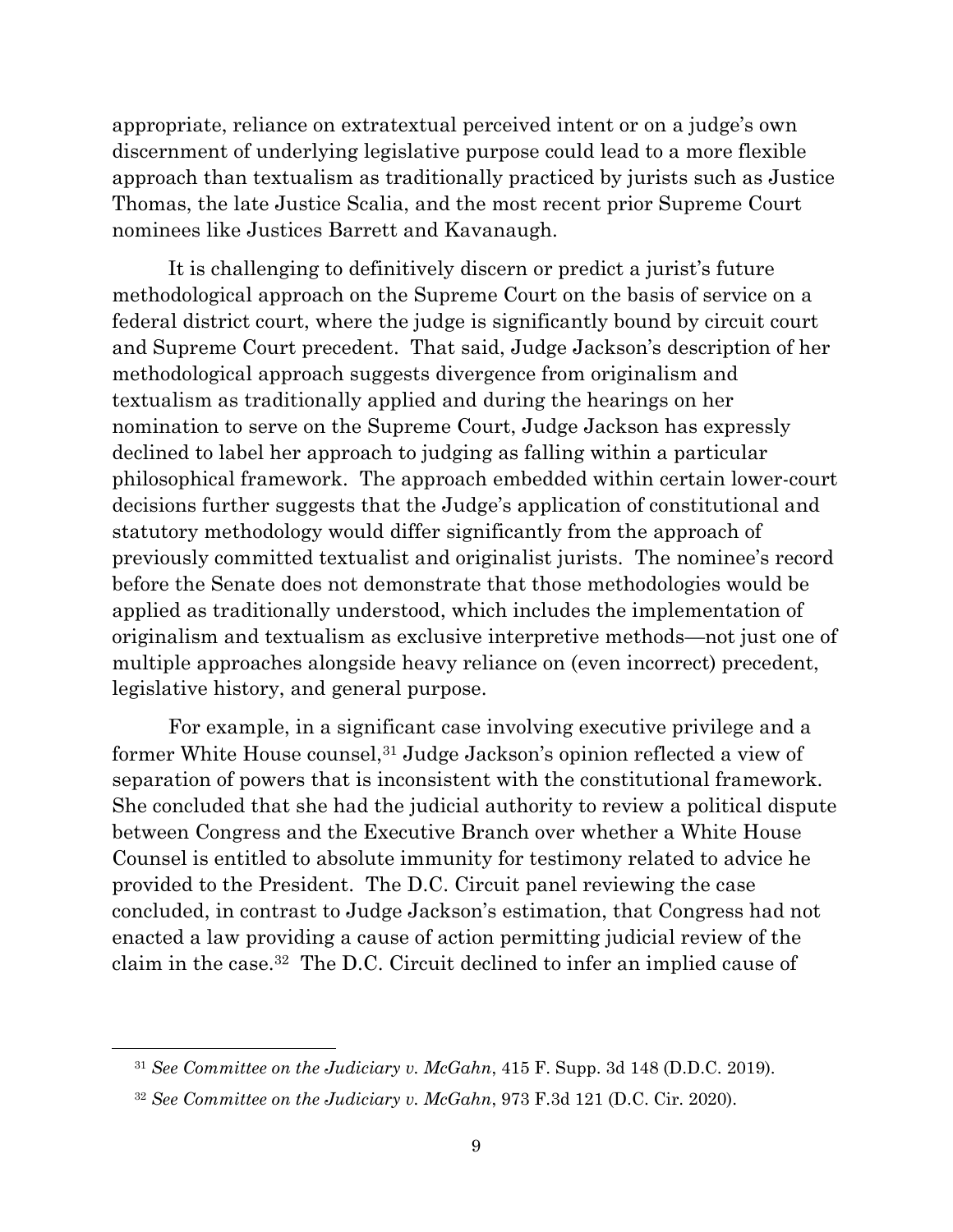action as outside its proper judicial role.<sup>33</sup> Judge Jackson had instead concluded that the court could infer a relevant cause of action from the Constitution itself.<sup>34</sup> In addition, in statutory interpretation, Judge Jackson has at times moved past text to focus on her construction of likely relevant congressional policy or to give weight to legislative history. <sup>35</sup> The committed textualists on the Supreme Court have generally avoided reliance on legislative history as an especially significant source of statutory meaning.

In addition, in *Make the Road New York v. McAleenan*, Judge Jackson's district court opinion did not rely on a critical threshold portion of the relevant statute.<sup>36</sup> Judge Jackson's opinion finds unlawful the then-Acting Secretary of the Department of Homeland Security's (DHS's) expansion of expedited removal for individuals accused of unlawfully entering the country, despite express statutory instruction that alterations in expedited removal policy are within the sole discretion of the Executive Branch.37 In addition, Judge Jackson went further and concluded that DHS likely needed to use notice-and-comment rulemaking to address expedited removal—when repeated past practice had been for DHS to change expedited removal policies via just a policy notice. Judge Jackson's ruling was inconsistent with that repeated past practice and appeared to conflate judicial review under the Administrative Procedure Act<sup>38</sup> with the statutory provisions specifically

<sup>&</sup>lt;sup>33</sup> *See id.* at 123 ("[W]e should not ignore Congress's carefully drafted limitations on its authority to sue to enforce a subpoena.").

<sup>34</sup> *See McGahn*, 415 F. Supp. 3d at 193–95. *But see* U.S. CONST. art. I, § 8 (authorizing Congress to establish inferior tribunals, a power that also has been interpreted to include the power to create causes of action).

<sup>35</sup> *See, e.g.*, *Kiakombua v. Wolf*, 498 F. Supp. 3d 1, 45 (D.D.C. 2021) (focusing on purpose and considering legislative history as an appropriate lens for understanding congressional intent); *Otsuka Pharm. Co. v. Burwell*, 302 F. Supp. 3d 375 (D.D.C. 2016) (evaluating legislative history among other sources).

<sup>36</sup> *See generally* 405 F. Supp. 3d 1 (2019).

<sup>37</sup> *See* 8 U.S.C. § 1225(b)(1)(A)(iii)(I) (authorizing the application of expedited removal to "any or all aliens" within certain categories and providing that "[s]uch designation shall be in the sole and unreviewable discretion" of executive officials and "may be modified at any time").

<sup>38</sup> *See* 5 U.S.C. § 706.